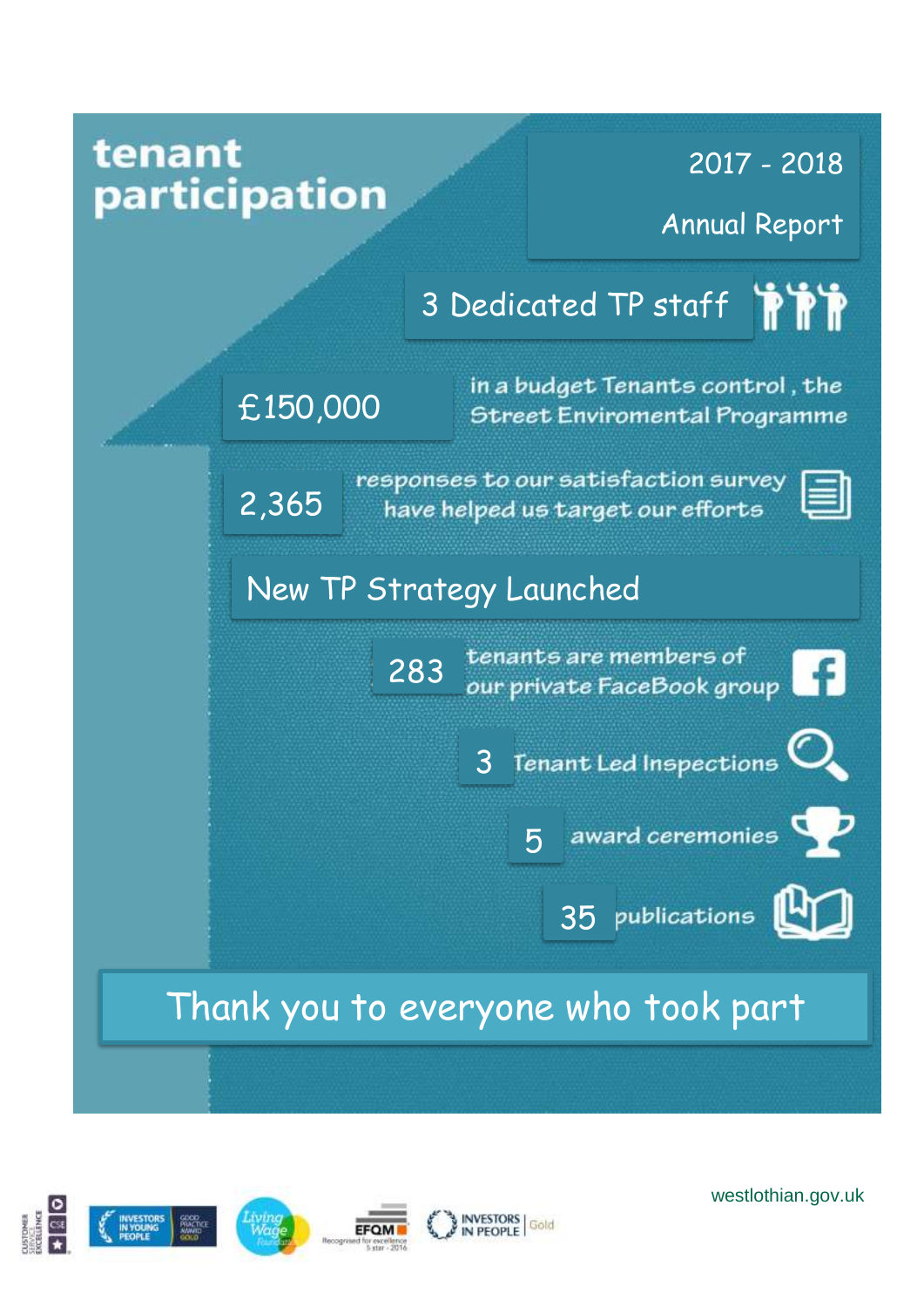## **Introduction**

Welcome to the 2017/18 Tenant Participation Annual Report. Over the course of the financial year, Housing, Customer and Building Services have tried to engage with many tenants and service users in various innovative ways.

Over this time, the Customer Participation (CP) Team has seen a significant increase in the number of people engaging with us about the services we deliver. The team regularly supports monthly meetings and organise one off events, such as estate inspections and focus groups; offering customers the opportunity to share their views on services.

2017/18 has been a very productive year with one of the highlights being the launch of the latest Tenant Participation Strategy for 2017-2021. This strategy sets out all the ways in which tenants and service users can take part in activities and events to help improve service delivery for all west Lothian Council tenants and service users.

This past year we have celebrated many milestones and achievements; one of the most significant highlights was celebrating 20 years of Tenant Participation with volunteers, staff, partners and friends; past and present. This gave us an opportunity to thank everyone for their outstanding contribution to Tenant Participation here in West Lothian and further afield.

We were also delighted to receive the Tenants Information Service Tenant Participation Excellence Award, for the council's outstanding contribution and commitment to involving tenants and service users in shaping and improving services.

# **Networks and Groups**

## **2.1 Networks**

## *West Lothian Tenants Housing Network (WLTHN)*

Early in 2017, a decision was taken by the members of Cairnbrock and Five Sisters Housing Networks to merge into one stronger joint network, covering the whole of West Lothian. The purpose of this was to improve efficiency for both tenants and staff, and to bring together everyone from across the county, to make a stronger voice on matters that are important to tenants and service users.

The AGM took place in May, with the business for the first WLTHN meeting in June. Membership to this network remains consistent with around  $10 - 12$  members attending each month.

## *Homeless Housing Network*

This Network was established in 2014 and continues to flourish, bringing together service users on a monthly basis to promote well-being and focus on their journey and experiences with homelessness; supported by Housing Needs Staff and the Customer Participation Team.

Members find the network gives them the opportunity to share their views and opinions on the homelessness service with others who have experienced similar situations, in a sociable and informal setting. The Network allows members to understand the homeless process and why procedures are in place, as well as giving them the opportunity to make suggestions on how the service can be improved.

This year network members have: discussed the impact of universal credit and what it entails, helped with consultation on the councils new Anti-Poverty Strategy, revised information leaflets and discussed the need for foodbanks.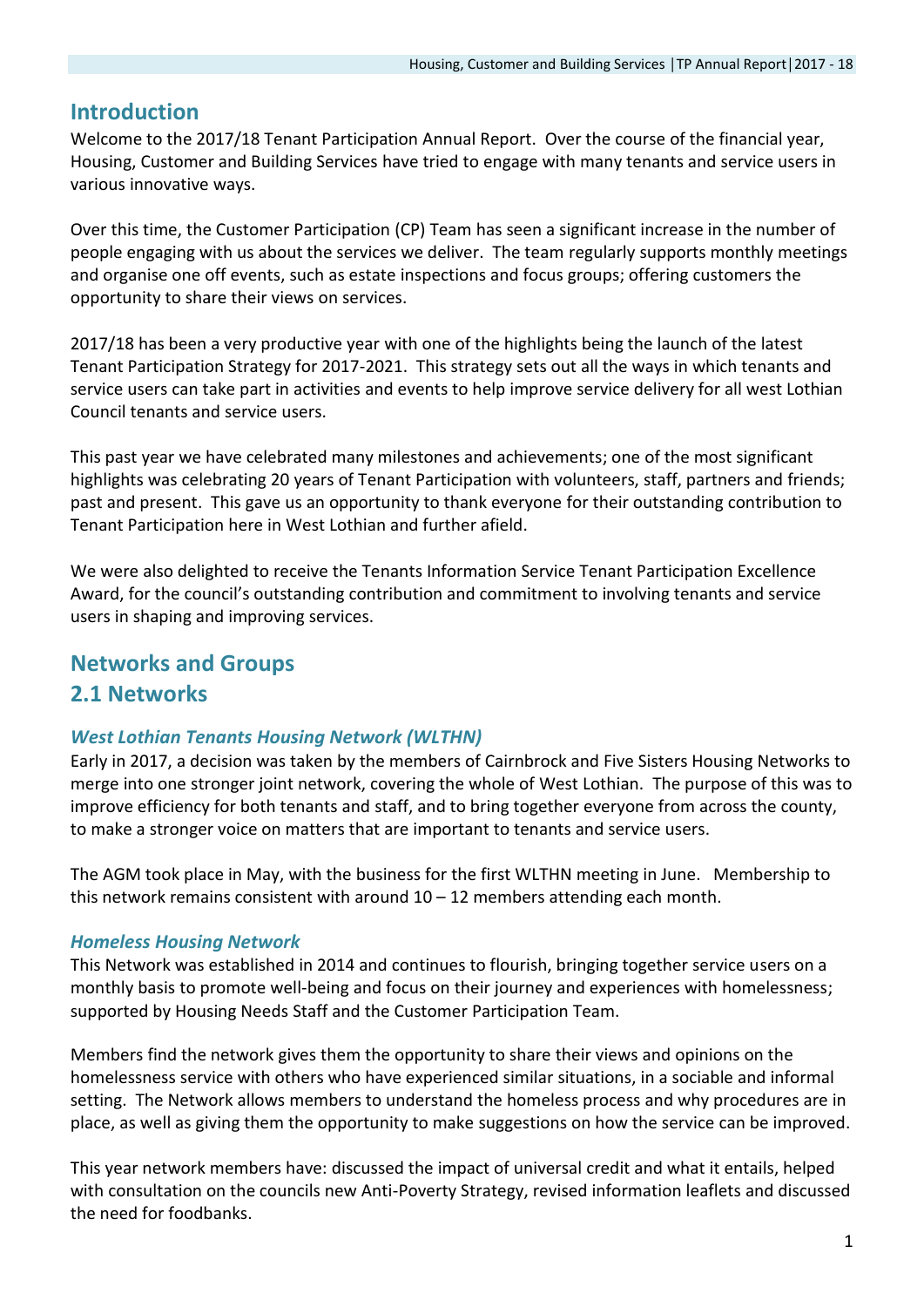#### **Homeless Sub-group**

The Sub Group was established in March 2016 as an offshoot of the Homeless Housing Network Group (HHNG). They meet separately on a monthly basis to delve into specific service areas, helping to develop and improve service standards and truly shape services around the customer's needs.

Over the last 12 months, the group has been able to successfully achieve a number of reviews within the service. Key areas that they have focused on include:

- Review of temporary tenancy packs;
- Creation of customer surveys;
- Creation of informative and plain English service leaflets;
- Involvement in the selection and recruitment of five Tenancy Sustainment Officer posts for the Housing Needs Support Team;
- Development of the existing HHNG service users group.

## **2.2 Tenants and Residents Groups**



This group continued to flourish throughout the year, welcoming new members from the local Sheltered Housing complex.

Membership remains high with up to 14 members. The group have concentrated their efforts into tackling local issues to help improve social wellbeing and living conditions for those living and working in the local area. They are supported by their local councillors as well as staff from the local housing office and a member of the CP Team.

Last year the group were instrumental in highlighting a local issue with the council in relation to irregular timings and stopping places of the bus company. The council have taken on board their concerns and are working with them to resolve this situation. They are also working on road calming in their area and as well as dealing with school bus provision for primary school children.



This group meet on alternate months and continue to tackle the plight of litter and antisocial behaviour in conjunction with the local high school. The Head Teacher and House Captains attend each

meeting explaining the ways they promote their 'clean up' campaign to fellow pupils and throughout the local area. The membership of this group remains high, with members from the local sheltered housing complex, other social landlords and residents from the area regularly attending. It is supported by a member of the CP Team and local Housing Staff.

#### *Rosemount Court Tenants Group*

With the completion of the new Rosemount Court Sheltered Housing Complex this year, we were delighted to support the start-up of a new tenants group for the residents who moved into this state of the art building. Tenants found the monthly meetings beneficial in resolving any teething troubles with the new build and learning about other services available to them.

A member of the CP Team is supporting this group to become registered by writing a draft constitution and providing training for those who wish to take up office bearer positions. They also hold briefing sessions for all involved around the opportunities of taking part in shaping council services.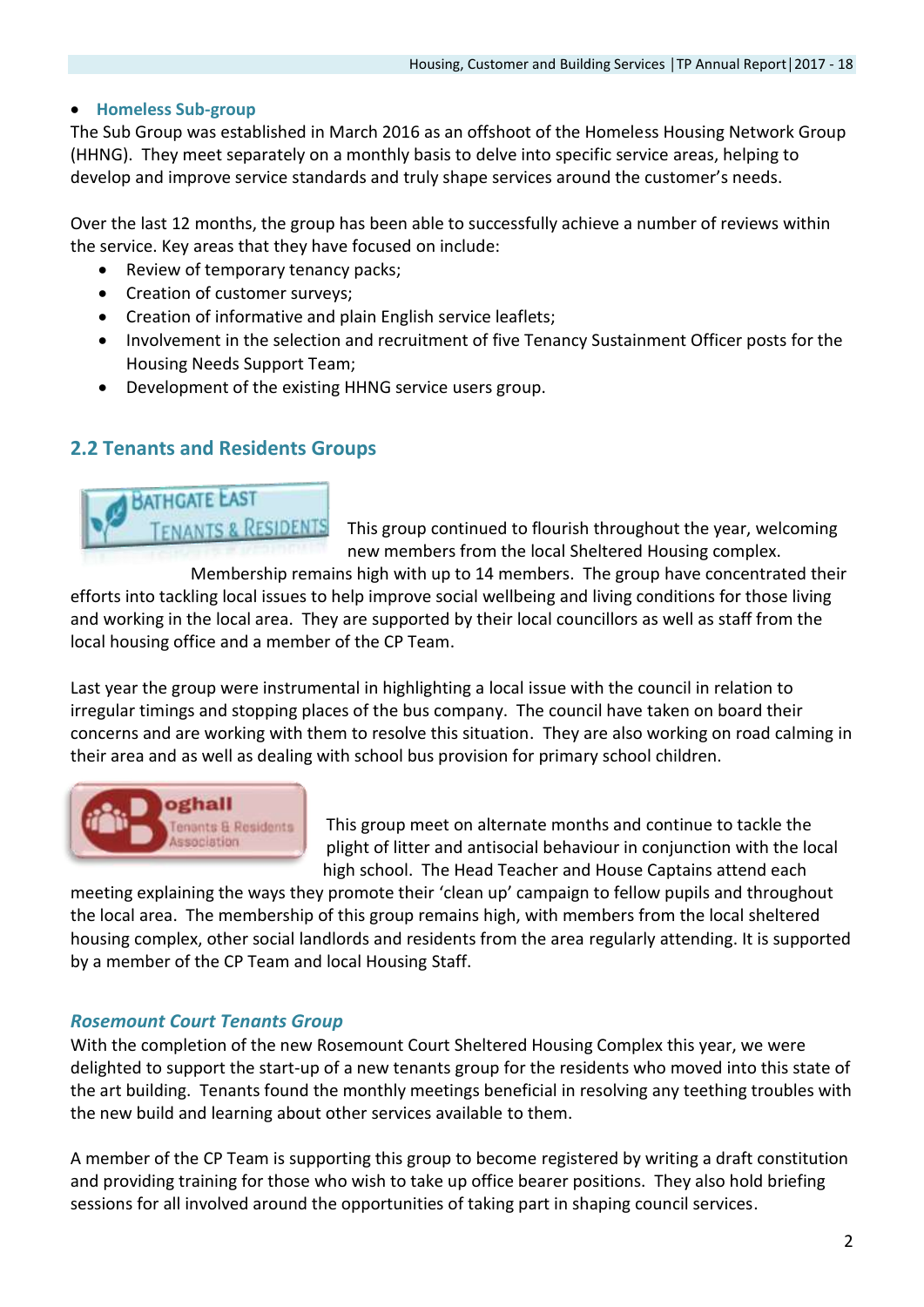#### *Syrian Tenants Group*

Staff from the Housing Needs Team is working with a group of Syrian refugees to establish a Registered Tenants Organisation (RTO). Initial meetings have taken place and a draft constitution drawn up by the Customer Participation Officer who also supports this group. Membership of this group is high with a strong interest from all involved.

### *Other Groups*

This year saw the loss of one of the groups, The Riggs, Tenant and Residents group. This was an unregistered group who met regularly to discuss issues in their local area, but struggled to increase membership and find any members able to take on the commitment of office bearer roles.

The group was supported by staff from the local office and the CP Team and several initiatives were tried to encourage new members, including a street survey to establish local interest, but this was unfortunately unsuccessful.

### *The CP Team continue to monitor interest through other surveys and feedback they receive in the hope that new groups can be encouraged and supported to develop.*

## **2.3 Other groups**

#### *Tenants Panel*

A schedule of meetings is developed annually so tenants and senior managers can discuss and analyse information relating to Housing, Customer and Building Services. They continue to meet monthly to fulfil their role of scrutinising service delivery, by looking at financial elements of the Housing Revenue Account (HRA) budget, performance information and all other areas relating to the delivery of services for tenants.

#### *Tenant Participation Development Working Group*

This group works with the CP Team to monitor the implementation of the TP Strategy and to continue the development of tenant participation in West Lothian. This partnership working between tenants and staff shows true commitment and passion to ensure new ideas are researched and developed, allowing better understanding and rapport between customers and services.

A special development meeting was held in March 2018, with other tenants invited to attend and put forward their views on developing TP in the coming year. An Action Plan was drafted and will help direct the future work to ensure West Lothian remains at the forefront of TP.

## *Services for the Community Policy Development and Scrutiny Panel (PDSP)*

The PDSP meet regularly throughout the year, with members from WLTHN attending on behalf of the network, and feeding back to them the outcome of issues raised and discussed.

The tenant representatives can participate fully in the meetings and have the opportunity to take the views and opinions of the network to the meetings, on issues such as rent increase, Housing Revenue and Capital Budgets, including new build projects.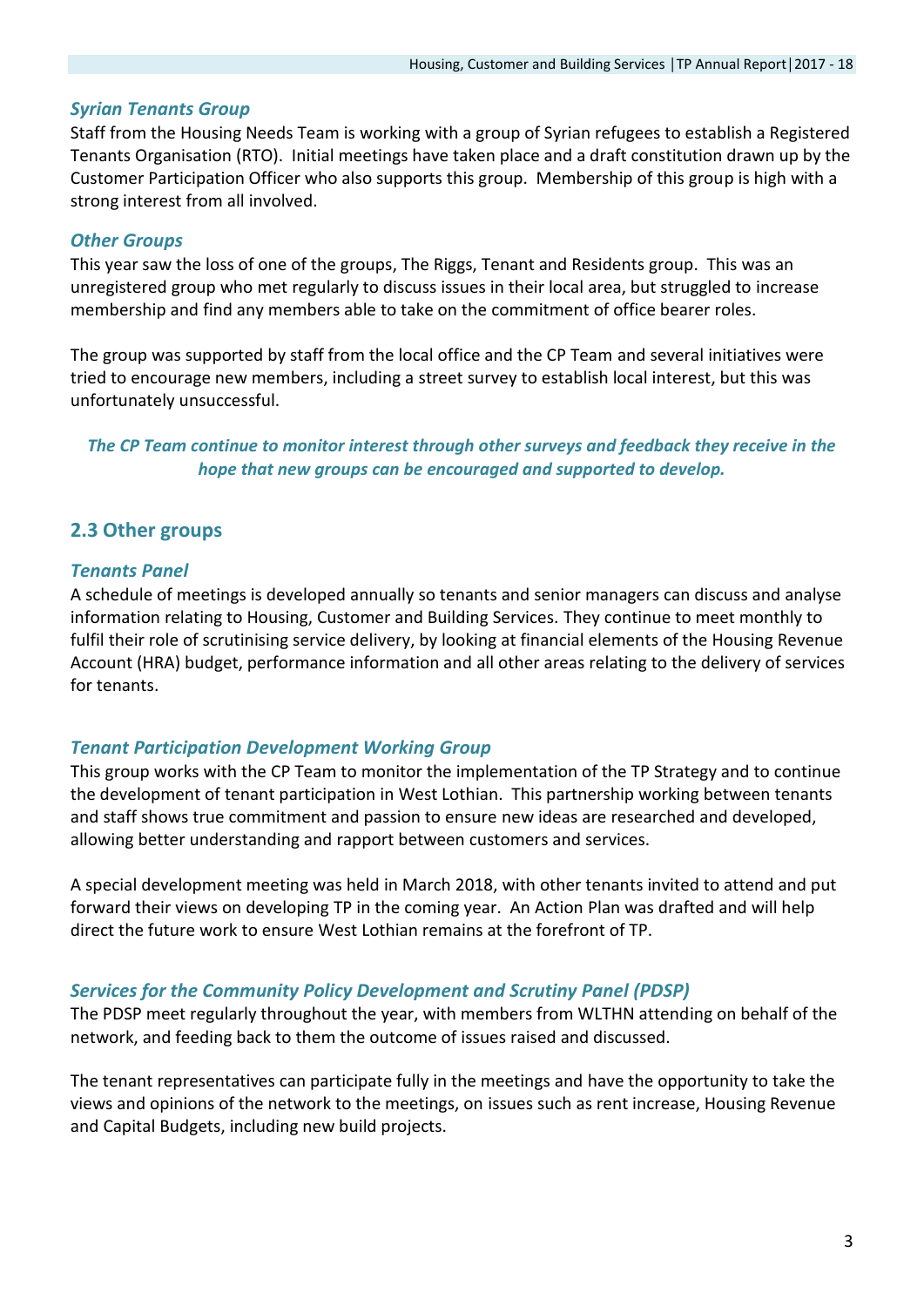## *Focus Groups*

The use of one off focus groups continued throughout the year, with council tenants being invited to attend one of a series of focus groups arranged in the east and west of the county to share their views on rent payment methods and to discuss and understand the options offered.

In total, 12 people took part in four sessions, with their opinions and experiences being used to influence decisions to improve this service.

#### *Armadale Regeneration Tenants and Residents Group*

Due to the extensive regeneration, upgrade and new build work being carried out in the Bathville area of Armadale, a tenants and residents group was set up to keep tenants and residents updated on issues and matters relating to the work being carried out.

Due to major remedial work being required to these properties, it was necessary for tenants to be decanted to other homes, meaning that there was no longer a need to hold monthly meetings as the properties were empty.

The local housing office will look at creating a new group in the future when these homes have been re-let.

## *Tenant Led Inspections (TLI)*

This year two inspections were carried out successfully, looking into the processes and procedures surrounding our Safer Neighbourhood Team and our New Build Properties:-

**Safer Neighbourhood Team** - this Tenant Led Inspection commenced in February 2017. A team of five inspectors reviewed existing policies, scrutinised performance and interviewed staff from the service and local housing offices as well as their partners. The report was presented to senior managers and an action plan drawn up. The team have set a date to meet with the lead officers to review findings early in May 2018 with a revisit scheduled to be carried out soon after.

**New Build Properties** - this inspection started in September 2017 with four inspectors taking part, one of whom was new to the process. The inspectors carried out a desk top review, visited several new build sites to look at layouts and the quality of finishes and carried out interviews with staff to understand their roles in the process.

Their final report was presented to the Head of Service and Senior Managers in February 2018, along with 39 recommendations for improvements. The Housing, Strategy and Development team were given 28 days to drawn up an action plan based on the recommendations and they are due to meet with the TLI Team on Monday  $16<sup>th</sup>$  April to discuss how they plan to action these.

The Inspectors will revisit this later in 2018 to review the actions taken.

**Asbestos in Void Properties** - was re-visited by the inspection team in September 2017. The team found that 7 of the 9 recommendations made had been completed and the remaining two were built into the work process and continue to be carried out.

The Inspectors were satisfied with this update and agreed to sign off the inspection in full.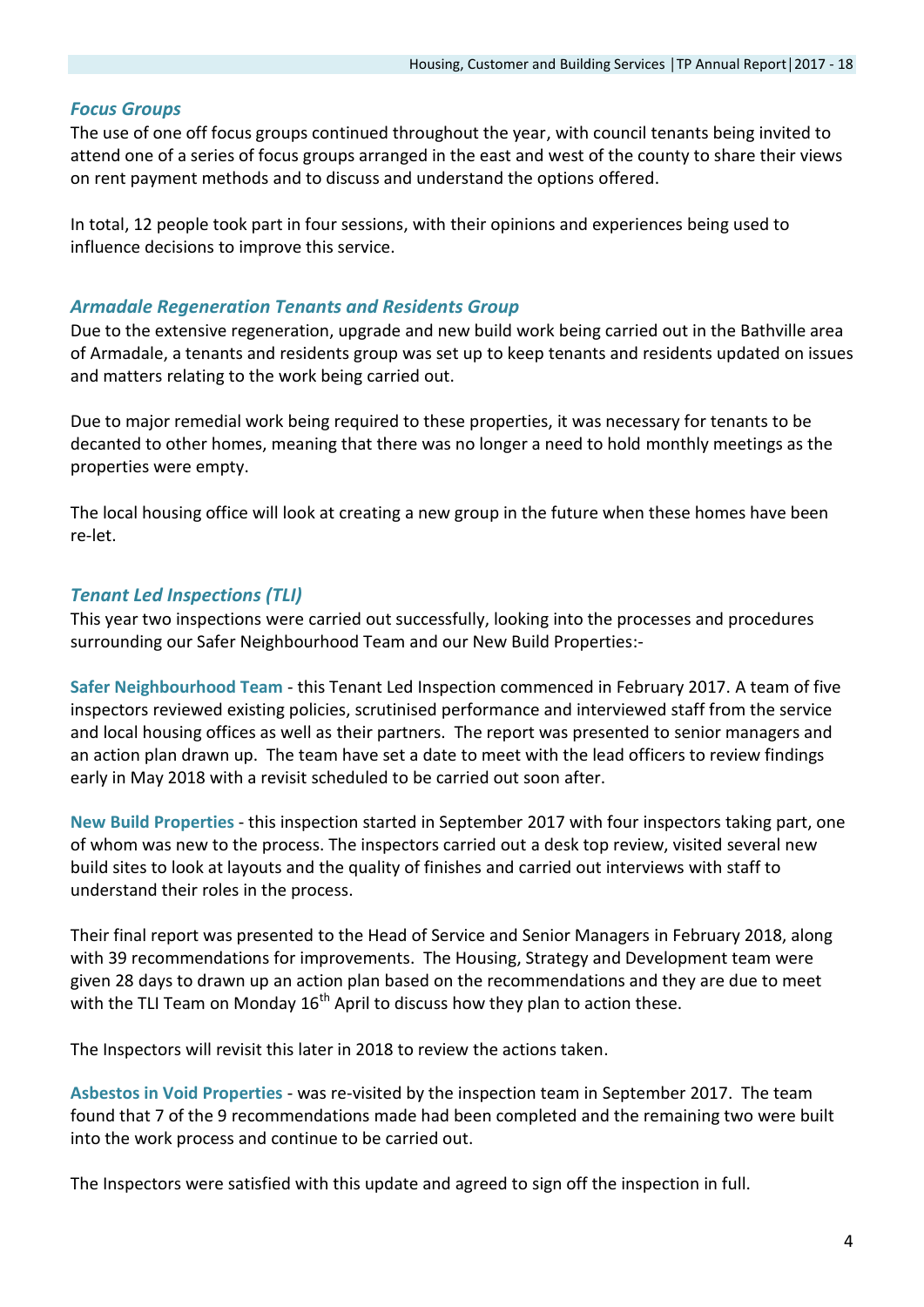## *Training*

#### **TLI Training**

Six tenants attended Tenant Led Inspection (TLI) training to provide them with all the tools and skills required to carry out an effective inspection, which led to two new tenants signing up to participate in future TLIs (others were unable to participate due to personal reasons, such as the amount of time/days required).

#### **Office Bearer Training**

The newly formed group in Rosemount Court received this training to help them understand the roles and responsibilities required within registered tenant's organisations as they are working towards becoming a registered group with the Council.

#### **Staff Training**

Staff too, benefited from training from the Service Development Manager, who carried out two rounds of visits to each Housing Office throughout the year. They were informed on the work of the Performance and Change Team in relation to service improvements and also on the new initiatives being carried out by the CP Team.

In August two members of the CP Team carried out an exercise with staff to look at the various methods available to encourage customer involvement and identify local initiatives. Staff are keen to engage with tenants to address local issues such as, garden tidying, communal bins and waste management; the CP Team are working with local offices to develop initiatives in each ward area.

## **3.0 Publications**

## *Tenants News*

Three editions of Tenants News were produced this year, spring, summer and winter. The newsletter is one of the council's main ways of communicating with and keeping tenants informed of service activity and development.

Each Tenants News edition is produced by the CP Team and its contents are drafted and reviewed with the Editorial Panel before being printed and issued to every council home in West Lothian.



The autumn edition included our annual Landlord Report, which the Service has a statutory requirement to publish to keep tenants informed on how the service is performing. The Landlord report can be viewed at https[:www.westlothian.gov.uk/media/17667/Landlord-Report-](http://www.westlothian.gov.uk/media/17667/Landlord-Report-2017/pdf/landlord_report.pdf)[2017/pdf/landlord\\_report.pdf](http://www.westlothian.gov.uk/media/17667/Landlord-Report-2017/pdf/landlord_report.pdf)

#### **•** Special Edition

This year tenants received an additional special edition of Tenants News which set out the councils plans for a new five year rent strategy. The four page newsletter gave tenants the opportunity to compare rent levels across Scotland, explained how rent money is spent and invested in future stock.

A short survey was also included, providing tenants with an opportunity to vote on their preferred option, prior to the matter being taken to the Services for the Community PDSP for discussion. The survey was also available to complete online. Results of this consultation can be found in section 7.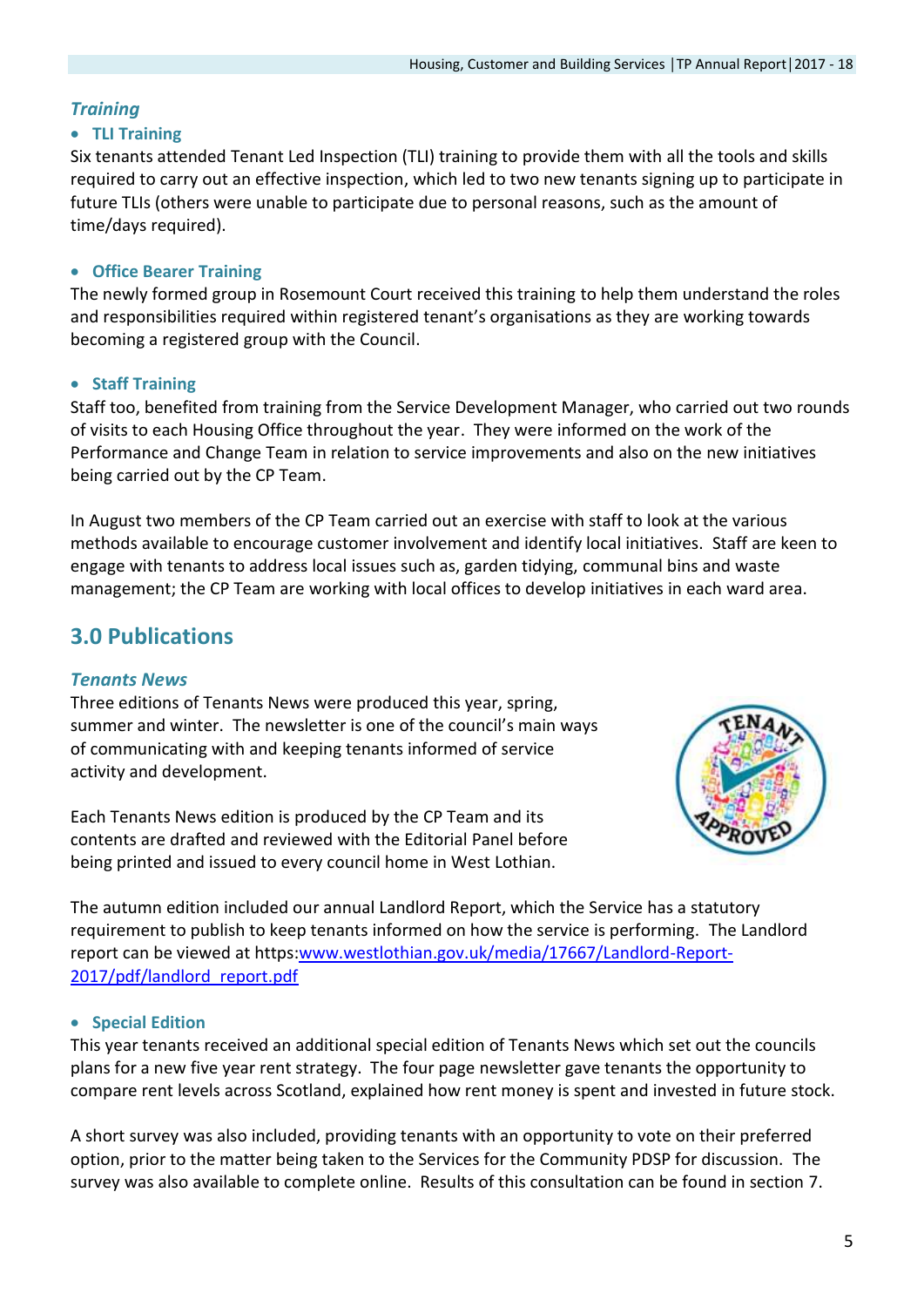### *Tenant Participation Strategy*

The new Tenant Participation Strategy was launched in January 2018. This concluded months of work from tenants and staff who met regularly to develop this new strategy. While the key elements of the Strategy remain similar to our previous strategy, there is increasing emphasis on our widening approach to one-off consultations and discussions with tenants as well as further focus on the use and development of digital interaction, such as Facebook.

Consultation was carried out with tenants from our Housing Networks, Tenants and Residents groups, staff and other local authorities. It was agreed with members of the Tenants Panel, that the launch be postponed until after the local elections in May to bring this new strategy into alignment with the new council administration.

## *Leaflets and Letters*

All new publications are reviewed by the Editorial Panel before being made available on the website or in print format. This year, panel members were kept very busy with a variety of new publications such as, paint pack leaflet, new build satisfaction survey and a suite of capital programme letters. They reviewed over 35 pieces of literature, including three editions of Tenants News and a special Rent Consultation Edition as well as the Satisfaction Survey.

Panel members ensure all literature is easy to read and understand, and that grammar and punctuation is correct before 'tenant approving' the publication. A new 'Tenant Approved' stamp has been designed and this will be used to show all publications have been reviewed by the panel before being produced.

## *Tenants Handbook*

Work has been ongoing over the course of the year to review and update the Tenants Handbook in partnership with the TP Development Working Group. The content of each section of the Handbook will be reviewed by the Editorial Panel as an ongoing initiative.

This is available online at [www.westlothian.gov.uk/tenantshandbook](http://www.westlothian.gov.uk/tenantshandbook) and tenants can also request individual pages from their local CIS Office/Library.

## **4.0 Digital Inclusion & Social Media**

#### *Tenants Facebook*

The TP Facebook group continues to grow in membership and had 283 members at the end of the financial year. It offers an easily accessible method of engagement for tenants and service users, as well as providing tenants with the flexibility of engaging with the Service online. It is hoped that by being involved in this way, interest will be generated to take part in other tenant participation activities.

This Facebook Group allows the Service access to a broader range of tenants who wish to engage on a variety of housing issues. In June, the CP Team introduced themselves to the members by recording a short video explaining an aspect of their role. It was agreed that members of the Housing Network would use this medium for future consultation and work will be carried out to develop a programme of topics/issues that can be used throughout the coming year.

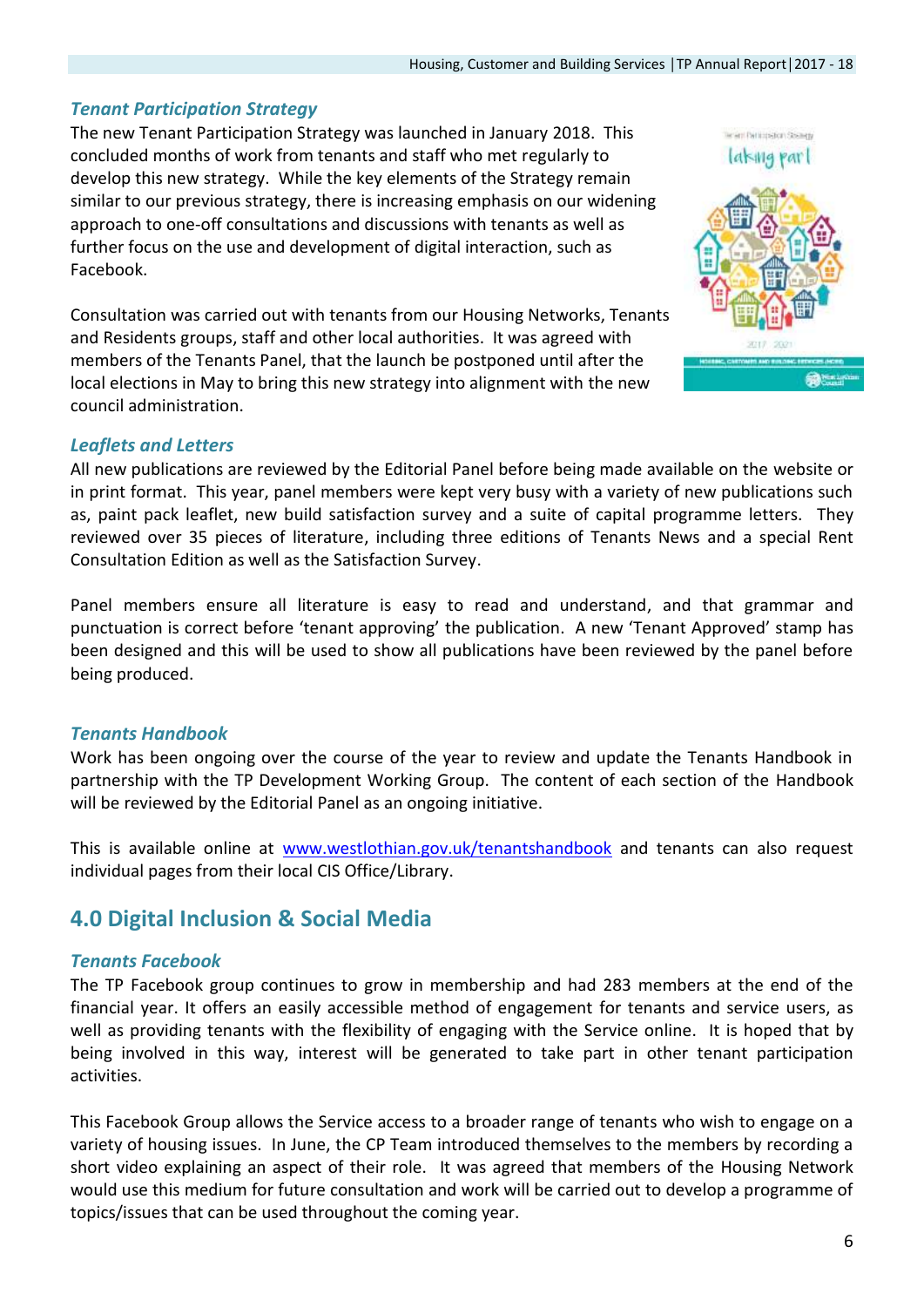#### *Tenant Self Service Portal*

Several pop-up sessions were held over the months promoting the new Tenants Self Service Portal.

Local Housing Staff and members of the CP Team visited local areas to inform tenants of this new online service offering IT support in setting up a unique tenant account; allowing tenants access to viewing their own details including, rent payment information and reporting repairs.

### *Text Messaging*

Text messaging has been used by HCBS to great effect over the last few months; most effectively as a reminder tool for tenants in relation to the Repairs Service, Tenants Satisfaction Survey, Rent Consultation Survey and Paying your Rent. The functionality allows us to engage with individuals or groups, such as a local community; allowing us to promote specific topics, such as tenants' events, completion of surveys or paying your rent campaigns.

Text messaging is effective because the message given is short and to the point, whilst providing the tenant with the opportunity to respond immediately by clicking on the link provided. This either takes the user to an email facility or to an online survey, which involves very little effort, is quick and provides tenants with a really simple way to respond and share their views.

## **5.0 Community Engagement Out and about**

#### *Street Environmental Improvement Projects*

An application form for 2018/19 was included in the winter edition of Tenants News. Applications have been received for ideas to improve and enhance environmental areas. These have been discussed and agreed with members of the Capital Programme Working Group, for those applications that met the set criteria. The work carried out will benefit all tenants in each local area.

## *Rate Your Estate (Pilot)*

The 'Rate your Estate' procedures were piloted in Armadale in August 2017, with several partners invited to take part in an estate walkabout.

Those involved included local council and Registered Social Landlord Housing staff (as they had tenancies in that area too), Neighbourhood Environmental Teams, Police Scotland, Scottish Fire & Rescue Service and local Councillors. Although tenants were invited to attend by the local housing office, unfortunately no-one turned up on the day.

Those in attendance carried out the walk about and identified several issues and areas of concern which were then discussed and actions taken to resolve any issues.

#### *Benchmarking Visits*

Members of the CP Team and tenants visited North Ayrshire Council twice this year, to discuss various issues around Tenant Participation and share good practice.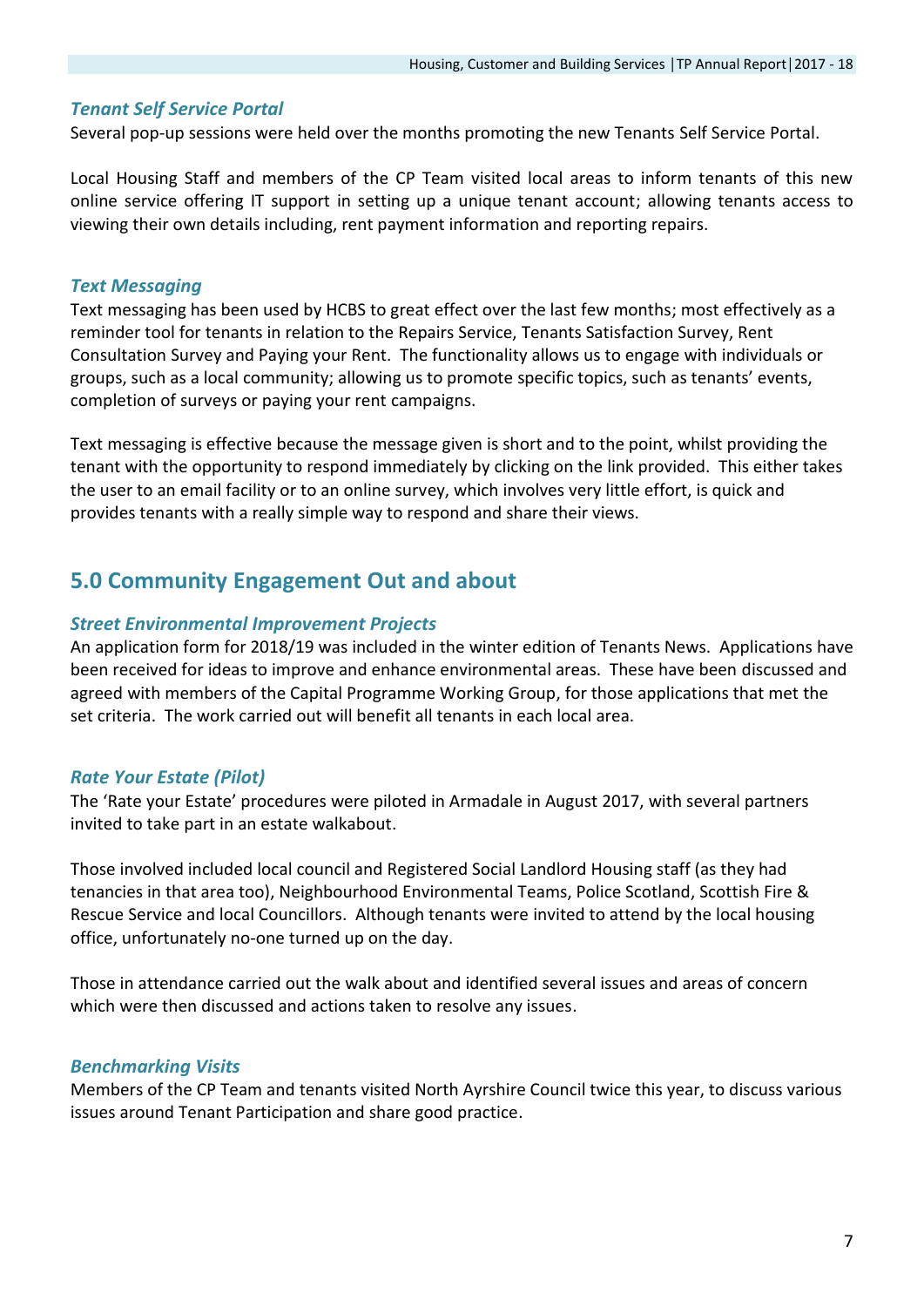#### *Local Events*

Increasingly, over the year, members of the CP team joined forces with other partners to promote Tenant Participation in local areas, here are some examples:

#### **Whitburn and East Whitburn Civic Week**

In June, the team joined forces with local Housing staff to take part in local initiatives as part of the Whitburn and East Whitburn Civic Week. Police, Fire & Rescue as well as other council services set up stalls in the local area to allow residents the opportunity to raise concerns or gather information about their community from local officers. This initiative was part of Operation ?? allowing Police to highlight the trends and increase for 'summer crime'

#### **• Job Fairs**

Job Fairs – Members of the Customer Participation Team, took part in the job fair events in Craigshill Shopping Centre and Fauldhouse Partnership Centres to promote Tenant Participation and promote the many ways customers can volunteer to take part in shaping services and sharing their views.

#### **• Rent Consultation Pop-up Events**

Five one off sessions were held in local communities to give tenants the opportunity to come along and discuss the rent increase proposals. The sessions were advertised in the Special Edition of Tenants News in October 2017, with consultation sessions held between 17<sup>th</sup> October and 7<sup>th</sup> November in:

- *Bathgate Partnership Centre*
- *Strathbrock Partnership Centre*
- *Whitburn Community Centre*
- *West Lothian Civic Centre*
- *Linlithgow Burgh Halls*

#### *Management Plan Launch*

An event for staff was held on  $13<sup>th</sup>$  June at West Lothian College to brief staff on management priorities for the year ahead, and to celebrate achievements from the previous year. It is also an opportunity for staff to be recognised for their academic achievements and also be awarded for 'Going the Extra Mile', where we recognise those who have provided customers and colleagues with outstanding service.

The evaluation forms and anecdotal feedback from colleagues indicate that the venue, format and content was deemed valuable and satisfaction with the event has increased based on the 2016 results.

## **6.0 Awards and Recognition**

#### *TIS National Excellence Awards*

The Service's suite of new initiatives to promote tenant participation was shortlisted for the Tenant Information Service (TIS) Excellence Awards 2017, under the Tenant Participation Excellence category. The council was successful and announced as the winner at the prestigious ceremony which took place in Glasgow on 10th June.



 *(The CP Team and Tenants Panel accepting the award)*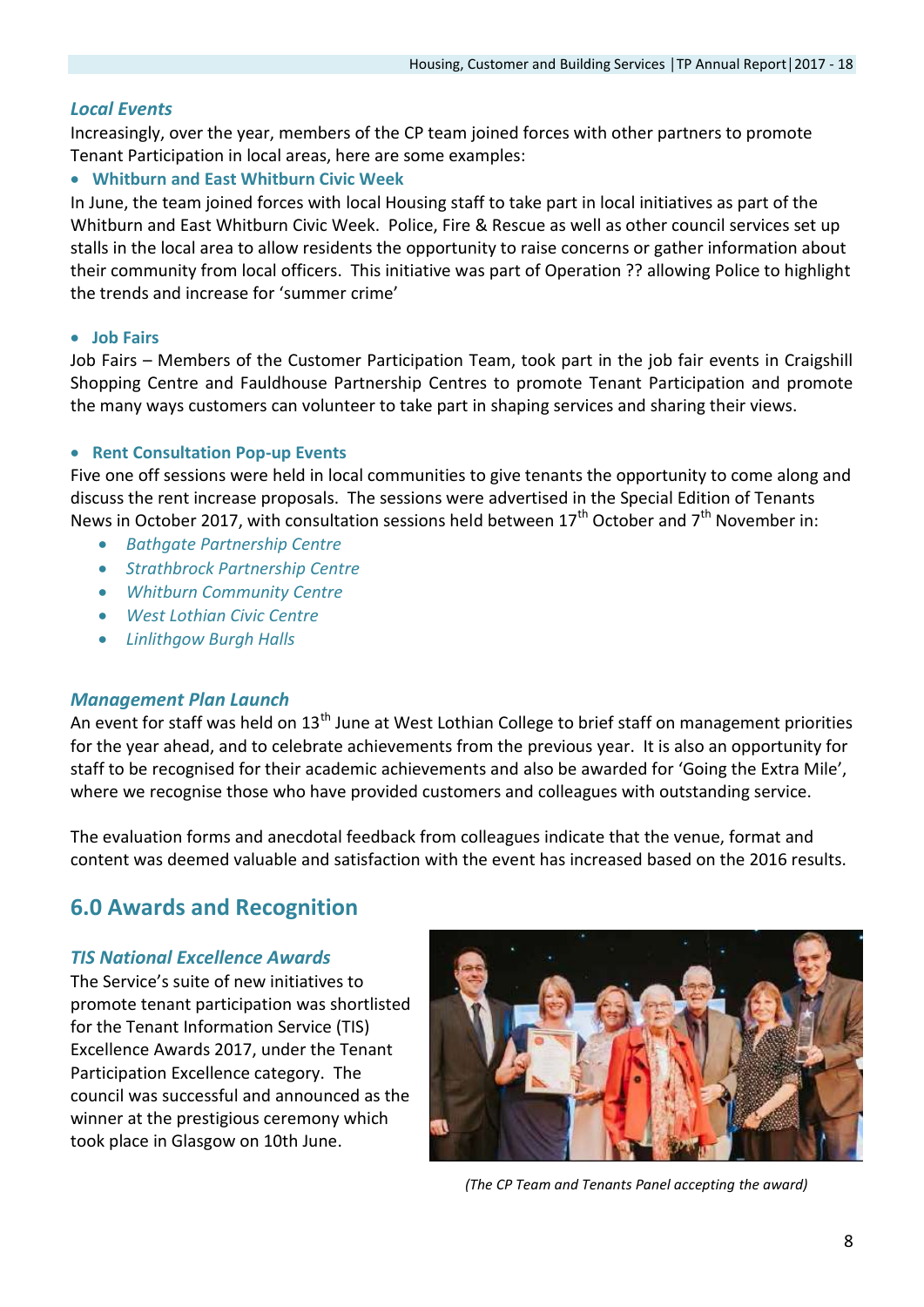## *Good Neighbour Awards 2016*



Each year we ask tenants to nominate a neighbour they feel deserved recognition for their thoughtfulness and consideration towards others.

All nominations received came from neighbours who wanted to say 'thank you' for the help, support and friendship they receive from their good neighbours.

The Tenants Panel members found it difficult to choose an overall winner and decided that recognition should be given to everyone nominated. Everyone nominated were invited to attend a special ceremony at the Civic Centre in Livingston to be presented with a framed Good Neighbour Certificate and bouquet of flowers from Executive Councillor for Services to the Community, George Paul and Head of Service, Alistair Shaw.

## *TPAS Scotland National Good Practice Awards*

The Homeless Housing Network Sub Group was recognised for its outstanding work over the year at the TPAS Scotland Annual Conference, which took place in St Andrews in November. The Sub Group works together with staff from the councils Housing Needs Service to develop and shape its services. This important work resulted in the Sub Group being named as a finalist at the TPAS Conference in the category 'Best Practice in Involving Customers' Award. Well done to all involved!

## *TP Through the Years*

This year, West Lothian Council held an event to mark 20 years of Tenant Participation and to recognise the long service and contribution made by tenant representatives who have worked tirelessly for many years on behalf of their communities and fellow tenants.

The highlight of the event was a presentation of an award for 'Outstanding Contribution to Tenant Participation' to local tenant Danny Mullen.





Danny was well known and respected for his work with the Scottish Government, Tenant Information Service (TIS), Tenant Participation Advisory Service (TPAS), West Lothian Housing Partnership and the Scottish Government's Regional Networks.

He was a passionate campaigner who was well known for his iron will and his exceptional ability to challenge and influence decisions to ensure the best outcome for his fellow tenants; he was a true tenants' hero.

*Sadly, Danny passed away in February 2018; he will be sadly missed by his family, friends and all those who had the privilege to work with him.*